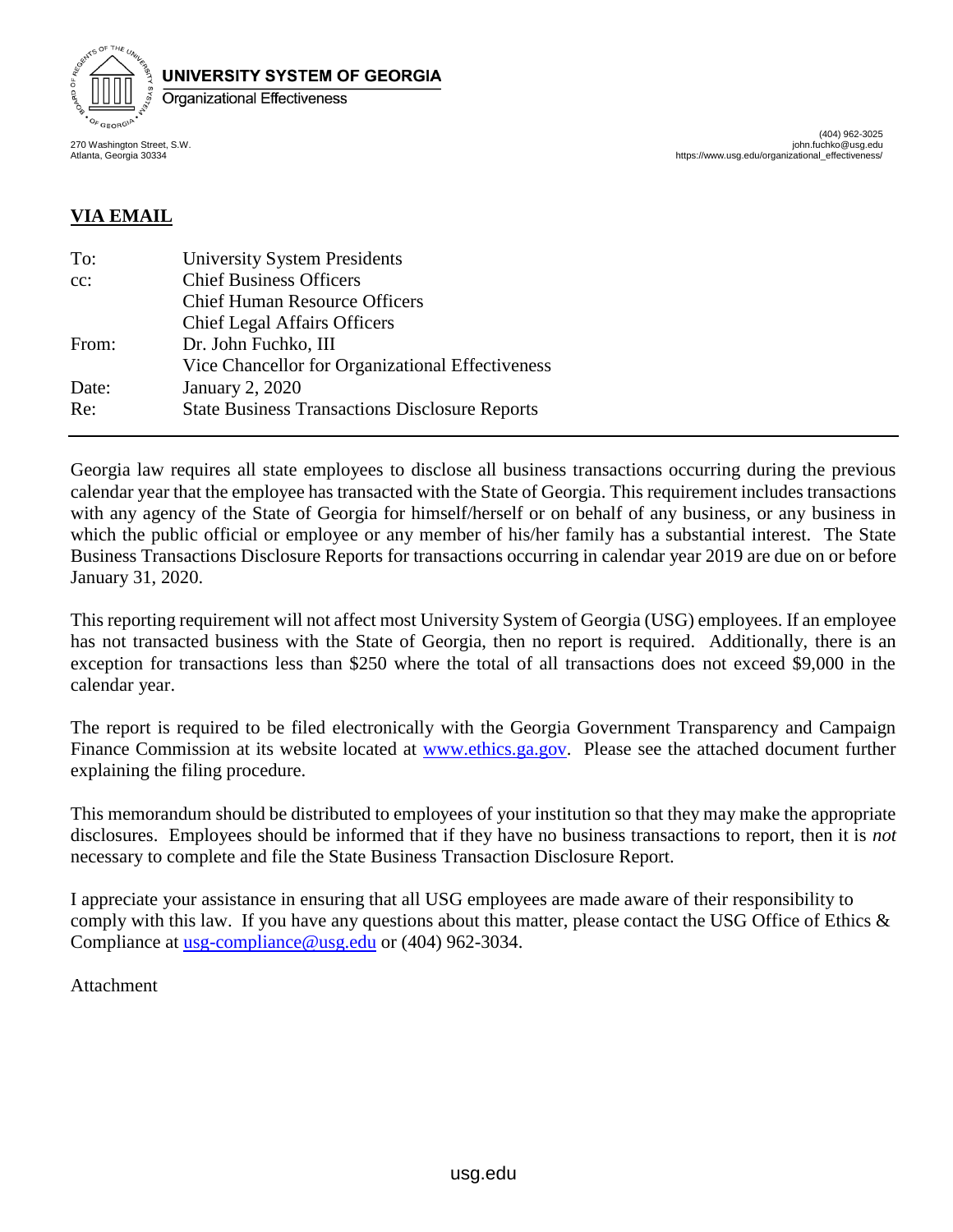## **From th[e Georgia Government Transparency and Campaign Finance Commission](http://ethics.ga.gov/)**:

## **Overview of State Business Transactions**

O.C.G.A. § 45-10-26 requires that all public officials and employees disclose all business transactions with the State of Georgia and any agency of the State of Georgia occurring during the previous calendar year. This includes transactions between the State and either public official or employee himself, or on behalf of any business in which such public official or employee or any member of his family holds a substantial interest. This disclosure form is called a "State Business Transaction Report" and, should it be required, this report should be filed prior to January 31 of each year.

Failure to disclose such business transactions will subject the public officer or employee or business to a civil fine not to exceed \$10,000.00, restitution to the State of any pecuniary benefit received as a result of such violation, and, in the case of appointed public officials and employees, removal from office or employment. However, the public officer or employee is not required to file the State Business Transaction form if no such transactions take place.

## **WHO MUST REPORT & WHAT MUST BE REPORTED**

Generally, all business transacted with the State of Georgia or any agency of the State of Georgia by any public official or any employee (whether for himself OR on behalf of any business, OR any business in which such public official or employee or any member of his family has a substantial interest) must be disclosed.

#### **HOWEVER:**

- Transactions do not have to be reported when the amount of each transaction is less than \$250.00 and the aggregate of all such transactions does not exceed \$9,000.00 per calendar year.
- In addition, no report needs to be filed if there are no transactions to report.

For the purposes of this section,

**BUSINESS TRANSACTED:** means the sale or leasing of any personal property, real property, or services on behalf of oneself or on behalf of any third party as an agent, broker, dealer, or representative and means the purchase of surplus real or personal property on behalf of oneself or on behalf of any third party as an agency, broker, dealer or representative.

**PUBLIC OFFICIAL:** means any person elected to a State office and/or any person appointed to a State office where in the conduct of such office he/she has administrative or discretionary authority to receive and expend public funds to perform certain functions concerning the public which are assigned to him/her by law.

**EMPLOYEE:** means any person who, pursuant to a written or oral contract, is employed either on a full-time or part-time basis by an agency, authority, department, board, bureau, commission, committee, office, or instrumentality of the State of Georgia. Employee does not include persons employed by a local political subdivision of the State of Georgia.

**ANY BUSINESS:** means any corporation, partnership, proprietorship, firm, enterprise, franchise, association, organization, self-employed individual, trust, or other legal entity.

**FAMILY:** means spouse and dependents.

**SUBSTANTIAL INTEREST:** means the direct or indirect ownership of more than 25 percent of the assets or stock of any business.